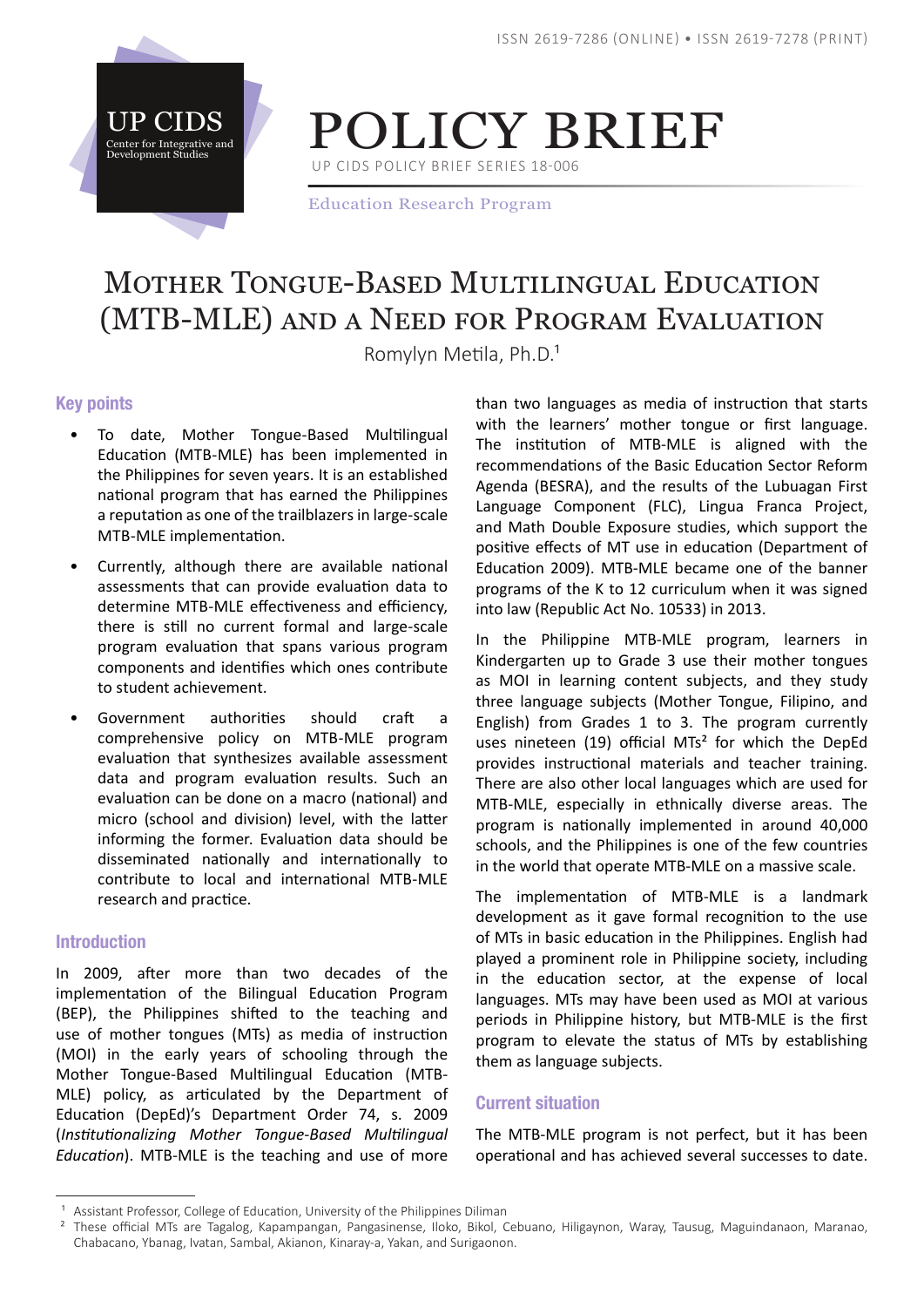First, full K–3 implementation has been achieved since the first national rollout in 2012, with the first cohort that received MTB-MLE at Grade 1 now at Grade 7. Second, several aspects of the program have been institutionalized, such as mass teacher training, materials development for all 19 official MTs, release of DepEd orders to facilitate program implementation, and administration of national assessments to measure program effectiveness. Some areas for improvement remain, particularly on advocacy efforts, teaching of reading comprehension (Pouezevara et al. 2015), linkages with relevant agencies, and program monitoring and evaluation, among others.

The scale of MTB-MLE implementation in the country and the developments it has achieved through the years have earned the Philippines a reputation as a trailblazer in MT education. In his opening speech at the 5th International Conference on Language and Education in 2016, Deputy Minister of Education of Thailand, H.E. Teerakiat Jareonsettasin, singled out the Philippines as a leader in implementing MTB-MLE. Naturally, a program of this size and status in the MTB-MLE landscape demands to be formally evaluated.

At the moment, MTB-MLE program evaluation in the country comes in three forms: through (1) national assessments, (2) large-scale studies, and (3) regular instructional monitoring.

The three national assessments that provide data on MTB-MLE are the Early Grades Reading Assessment (EGRA), Early Grades Math Assessment (EGMA), and the Language Assessment in the Primary Grades (LAPG, now the Early Language Literacy and Numeracy Assessment). These serve to provide data to determine the effectiveness and efficiency of MTB-MLE (Department of Education 2015), with the LAPG also providing 2014 baseline data on the first cohort that completed a full K–3 MTB-MLE implementation. Data from these assessments do say a lot about learner achievement, but can only tell whether the program is effective or not. If taken in itself, it cannot identify the program components that contributed to success. In an effort to arrive at these factors, LAPG data mining was conducted by the South East Asian Ministers of Education Organization Regional Center for Educational Innovation and Technology (SEAMEO-INNOTECH) in collaboration with DepEd. They looked at 21 predictors and assessed how these contributed to student performance. While some have been identified to be significant predictors of student performance, such as the availability of textbooks, the predictors account for only 17% of student performance, leaving a very big percentage for variance (S. Acosta, personal communication, September 2016). This highlights the need for a program evaluation that can inform teachers and

other stakeholders about program components that contribute to student achievement.

While MTB-MLE was unfolding, implementation feedback was provided by a few large-scale studies. Some of these are the Philippines EGRA Study (2014), the EGRA Follow-on Study (2015), and *Understanding Best Practices in MTB-MLE in the Philippines* (2013– 2016). While these researches have provided helpful evaluation data about program components, they have already ended and are not a permanent mechanism of the program's evaluation. Such studies are conducted rarely and are dependent on the budget and priorities of independent agencies. Thus, the lack of an institutionalized evaluation mechanism for MTB-MLE still persists.

The third source of evaluation data is class observations, as part of mentoring or instructional supervision. The mandate for monitoring programs and policies is delegated to school heads and division offices. However, with around 40,000 elementary schools scattered all over the archipelago, consistent, comprehensive, and standard monitoring is a challenge for the DepEd system. Currently, there is no available information on program monitoring, particularly on various adaptations done and what drives them. While some sort of evaluation takes place in several schools, this still warrants some form of regularity and standardization which will come from conducting a formal and permanent program evaluation.

# The need for program evaluation

While looking at student achievement is helpful in monitoring program effectiveness, program or policy evaluation remains essential, as it "capture[s], in a credible manner, the drivers of quality and the factors which mediate them" (Kiely and Rea-Dickins 2005, 11). While we, for example, may know that learners are performing well, strong program components that contribute to student achievement will not be identified without program evaluation data.

Conducting MTB-MLE program evaluation is in line with the shift in MLE research to look into the 'hows' of successful program implementation (Cummins 2013). With the Philippines leading the pack of large-scale MTB-MLE implementers, there is great interest from peers to know how the program is doing.

After ten years of BEP implementation, a large-scale evaluation was conducted by the Linguistic Society of the Philippines, under the leadership of Brother Andrew Gonzalez, F.S.C.. The evaluation found that the decline of education and English competence of students were multi-factorial and involved teacher competence, lack of materials, and financial support. Recommendations focused on program components such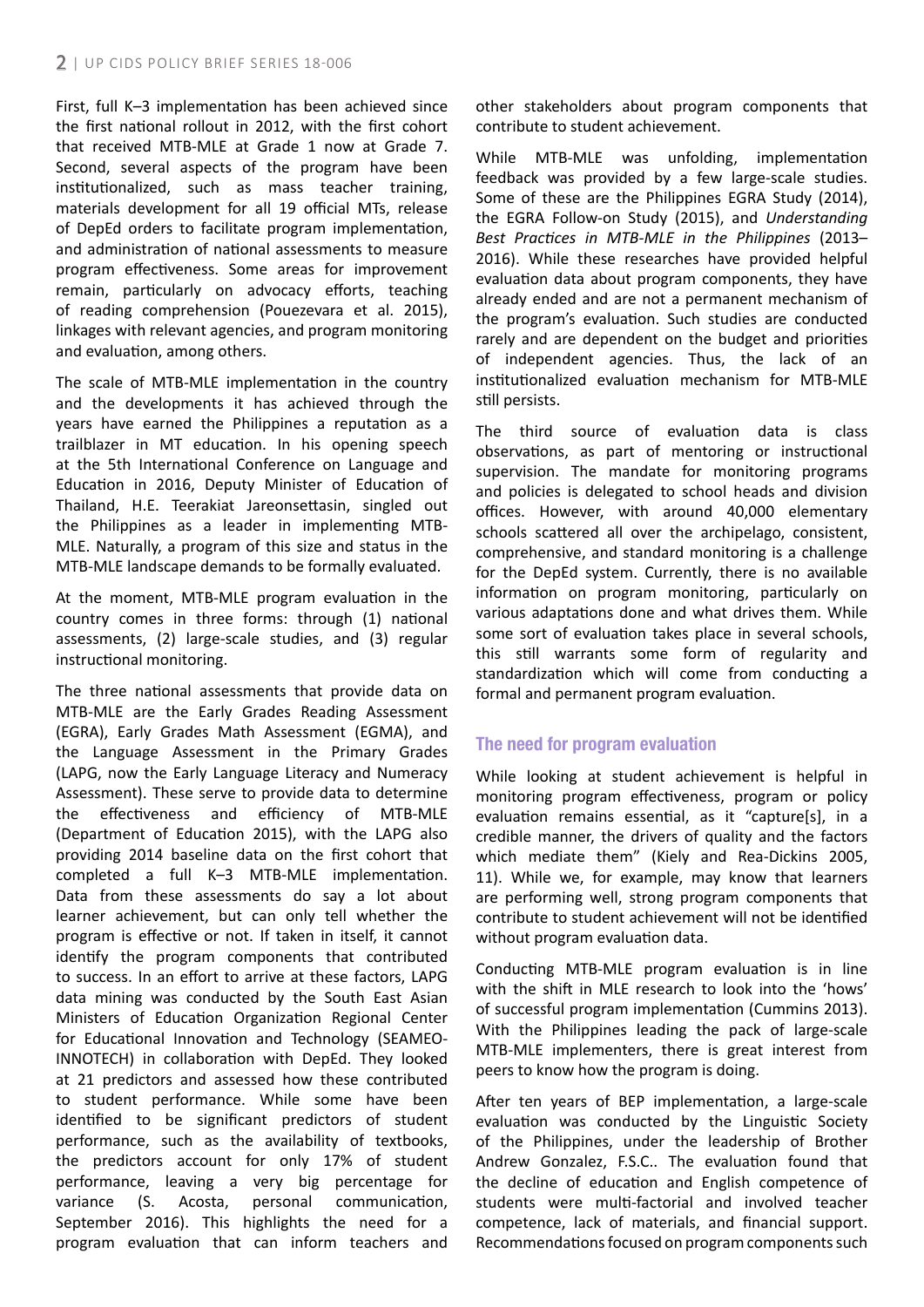as language, advocacy, and teacher training (Gonzalez and Sibayan 1988). No other comprehensive program evaluation of a language in education policy has been conducted since.

One study (Metila 2014) aimed to fill the absence of an evaluation mechanism in Philippine MTB-MLE by conducting a theory-based evaluation of Lubuagan Central School (LCS), one of the participating schools in the FLC study. The study aimed to see what program components made it successful, and design a context-based evaluation model from its experiences and best practices. The study proposes a two-level program evaluation model that focuses on materials and instruction. The primary (Level 1) evaluation is school-based, while the optional Level 2 evaluation is conducted in coordination with a partner school that has a common linguistic and cultural background which serves as baseline. Schools evaluate each other's MTB-MLE programs in Level 2. The conduct of Level 2 inter-school evaluation is ideal, and is done only after a school has performed well based on Level 1 evaluation results. A baseline Level 1 performance is set to ensure that a school is capable in evaluating and helping a partner school in program implementation.

As a way of involving and empowering program participants, both levels of evaluation rely on the participation of teachers and school heads. Evaluation of activities that look into materials and instruction is designed so that they could be integrated with other tasks of school heads. The study has also designed a set of validated and piloted class observation tool and instructional materials evaluation tool specifically for MTB-MLE evaluation. This kind of micro-level program evaluation can be easily integrated into DepEd's system and conducted regularly with minimal costs. Data can be checked and submitted to the next tiers of the Department for consolidation and synthesis. The model is flexible enough to be modified to cater to a national or macro-level evaluation. The model, however, has not been tested yet, and there is surely some requisite polishing necessary to improve the model and to bolster data objectivity. For this, data checks by an external coordinator from another school or division can be conducted.

While a more formal evaluation of the program is one of the research priorities of DepEd and plans for an omnibus policy for MTB-MLE which includes monitoring and evaluation is underway, what is more favorable is a separate policy on formal program evaluation that will establish it as a permanent component of MTB-MLE and will involve regular and consistent evaluations throughout its implementation. This has to be integrated as an inherent and indispensable part of the program, and should be context-based and emancipatory for

key participants as well. This, along with national assessment data, can offer a comprehensive evaluation feedback on MTB-MLE implementation, which will then redound on present and future steps to improve and enhance the MTB-MLE program.

## Ways forward

Given the lack of an inherent evaluation mechanism in MTB-MLE, relevant government agencies should craft policies that will require the systematic and widespread conduct and report on program evaluation that complements available relevant assessment data. Such a policy should make monitoring and evaluation an inherent and indispensable aspect of the program that is conducted on a regular basis.

Such policies should include guidelines that will inform evaluators on how to conduct program evaluation. For cost- and time-efficiency, these can be conducted through a micro-level or school-based form of evaluation that feeds data to a macro-level evaluation. The cited evaluation model for materials and instruction, though not piloted yet, can serve as a guide for drafting this kind of plan.

In line with MTB-MLE's valuing of the local, any large-scale evaluation should still aim to be context-based and in touch not only with local cultures and languages, but also with the specific pragmatic and socio-political nuances in every setting. This can be done by using evaluation tools that accommodate these and tapping the participation of evaluators who both understand the socio-cultural contexts of study areas and could maintain objectivity. For the policy to be implemented efficiently, it should include a set of contextualized tools for a standard, practical, and convenient evaluation.

To check for consistency and to get a more varied perspective of program performance, policies can be crafted for encouraging research that particularly caters to the program evaluation of MTB-MLE and synthesizing available assessment/evaluation data for it.

Finally, a policy that requires the use and dissemination of micro- and macro-level evaluation data should be in place. Considering the scale of the program, and the attention it has received in the international landscape, the Philippines should regularly share information about program evaluation. Data should be disseminated in both national and international contexts, especially to local teachers and stakeholders.

The policy should also make room for the analysis of evaluation data as possible bases for the modification of program design (for example, for shifting from an earlyexit to late-exit MTB-MLE design). ■